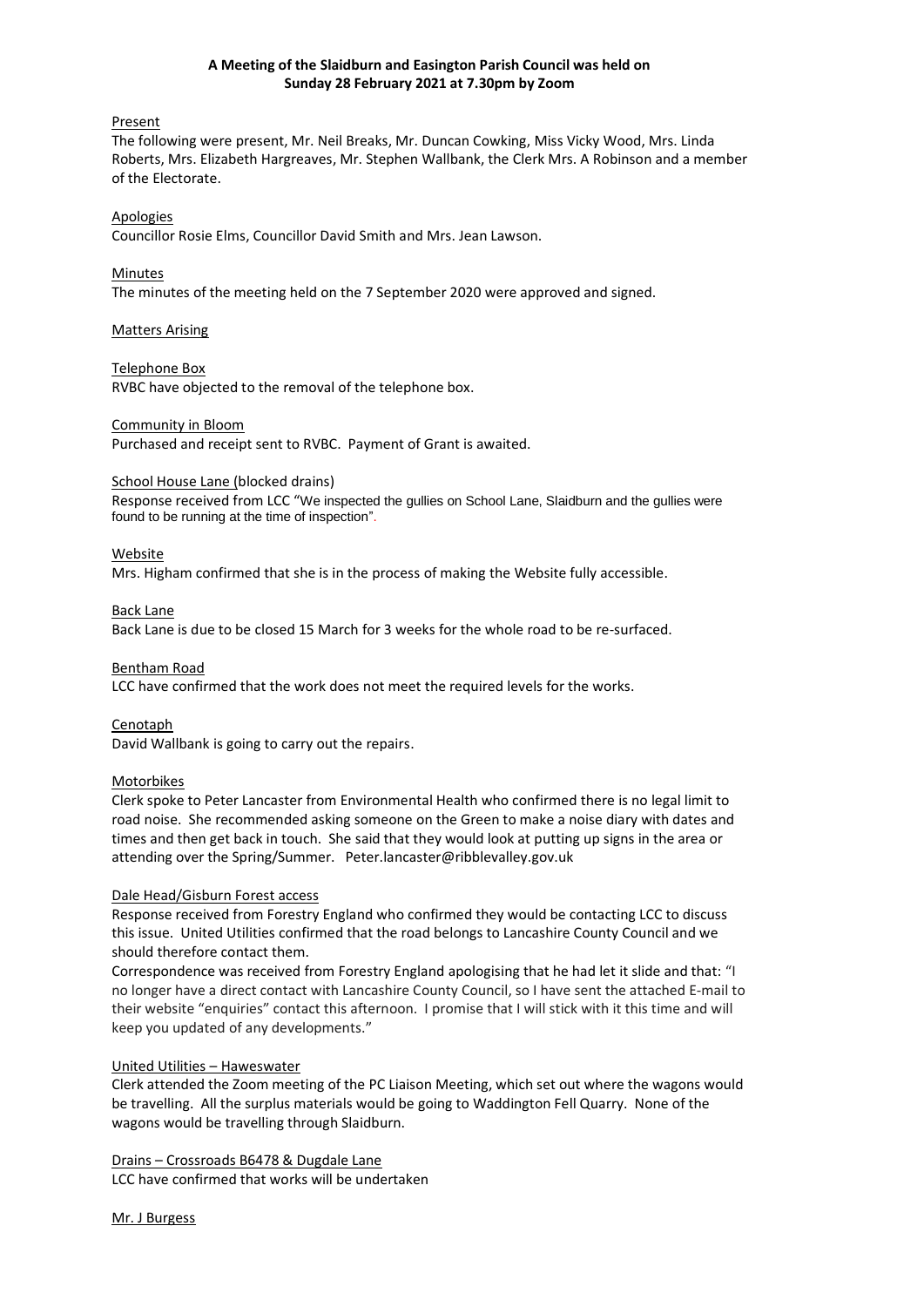A request has been received from Mr. Burgess that investigations are made into the repair and redecoration of the railings at the junction of B6478 and Tinklers Lane. It was agreed to discuss this further at the next meeting. Clerk to contact LCC to see if works can be carried out by them.

#### Signs – B6478

The sharp bend sign before the junction of the B6478 and Tinklers Lane is missing. LCC are aware of the matter and works will be undertaken.

#### Flower Tubs

Neil Breaks emptied the tubs. Slaidburn Estates skip was used to dispose of the waste and it was subsequently agreed that a donation of £40 would be sent to the Air Ambulance for use of the skip.

#### Gardener Appointment

Notices have been put up in the village shop and PC Noticeboard advertising for volunteer/s to take over the post of Gardener.

#### Christmas Tree

2 trees were donated by United Utilities. Mr. Cowking and Mr. Wallbank attended the forest to choose and chop down the trees. They then put the trees and lights up in the village. A thank you was sent to UU to thank them for the donation of the trees.

#### Townend

Pothole on the corner of the car park at the Hark to Bounty was reported to LCC and has been repaired.

#### Village Green

Clerk has reported the missing footpath sign on the green.

#### Poppy Wreath

The Poppy Wreath was received and placed by Mr. Breaks.

#### Flagpole

Letters of thanks have been sent to Mr. McNamee and Mr. Wood for the supply of a new rope and flag.

Drains

The drains around the Health Centre and Shay Wood have been reported to LCC.

## Road Sweeper

The road sweeper was booked to attend prior to Friday 6.11.2020. The sweeper attended and an invoice has been received.

## The Skaithe

The blocked dyke was reported to Lancashire County Council. LCC have attended and unblocked the whole dyke.

#### **Meeting**

The date for the next meeting was set for Monday 2 November 2020 at 8.00pm. This meeting did not take place due to the restrictions in place due to the Covid-19 pandemic. All issues were dealt with by way of email and telephone.

# **Planning**

None

#### Accounts

| Air Ambulance               | Donation        | £40.00  |
|-----------------------------|-----------------|---------|
| Royal British Legion        | Poppy Wreath    | £20.00  |
| <b>Stanley Bros Tippers</b> | Hire of sweeper | £216.00 |
| A Robinson                  | Yearly Wage     | £362.00 |
| <b>HMRC</b>                 | Tax             | £38.00  |
| Slaidburn Village Hall      | Rent            | £45.00  |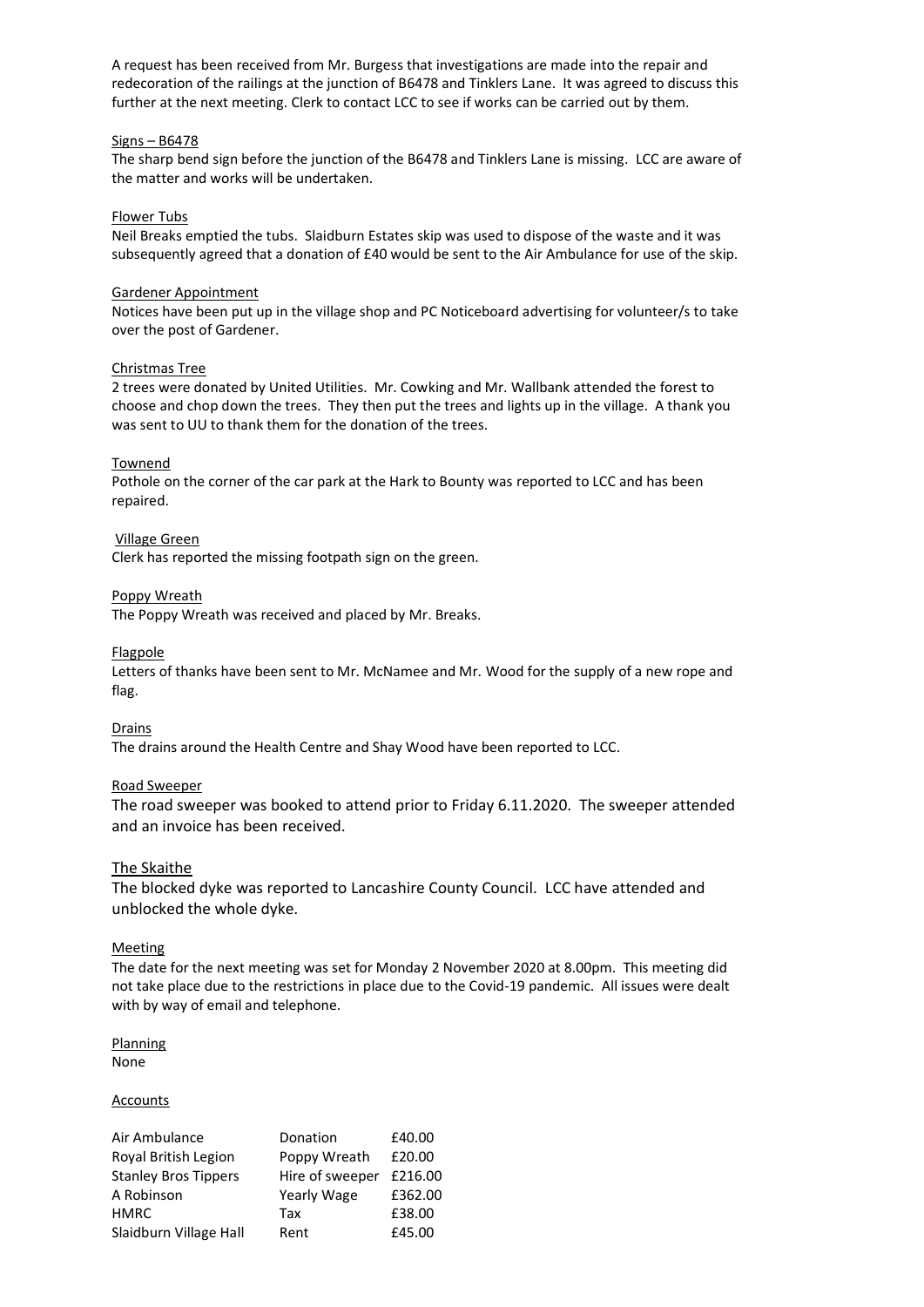#### Correspondence

#### D Lindley

Requesting permission to have a memorial bench for Marjorie Walker. No objections were made.

#### J Valentine – B4RN

Enquiry as to whether there are any funds/grants available.

Clerk to contact to ask if funds were donated to them, would they be refunded if the project did not go ahead.

#### Lancashire CC – Parish Champion Grant

Parish Champion Grant application form received.

Clerk spoke to the Councillor in charge of this project, who said that he would possibly be able to let us have £400 - £500 towards the B4RN project in the next financial year. An application would need to be sent in to them.

Lancashire CC – Maintaining Traditional Buildings

Details of a free online event 2.3.2021. Advertisement has been put on the Slaidburn Chat Facebook page.

Lancashire CC – online road safety presentation

Details of a free online road safety presentation for residents aged 50+ has been put on the Slaidburn Chat Facebook page.

#### JN Bentley re: Stocks

Copy of the letter sent to residents and confirming that they are working with LCC to resolve and formulate a plan moving forwards in respect of the access issues they are currently having. Mr. Cowking is to draft a letter to JN Bentley in respect of the traffic issues in the village and forward it on to the Councillors for approval.

#### Any Other Business

## Bin collections

Bin collections are only being carried out once a month on Catlow Road. Clerk to contact LCC.

## Gritting

There has been a lack of gritting of roads and lack of salt piles left around the area. Clerk to contact LCC

## Cattle grid (side at the Cross of Greet)

I have reported this back in December still nothing has been done! Clerk to contact LCC

## Water on Roads

Swinshaw Hill - There is water coming down on the road at Swinshaw Hill at the old church car park in the forestry. When it is icy it is very dangerous. Accidents have been reported in this area. Crossroads near Quarry House. The area is very dangerous when icy and snowy. At least two accidents have happened here over winter. Clerk to contact LCC

#### Christmas Tree

A query was raised as to whether two Christmas tree holders could be made for the village trees to stand in.

## Brockthorne

A number of complaints have been made regarding the work that is being carried out there. The Planning Office at RVBC have been made aware of the issues.